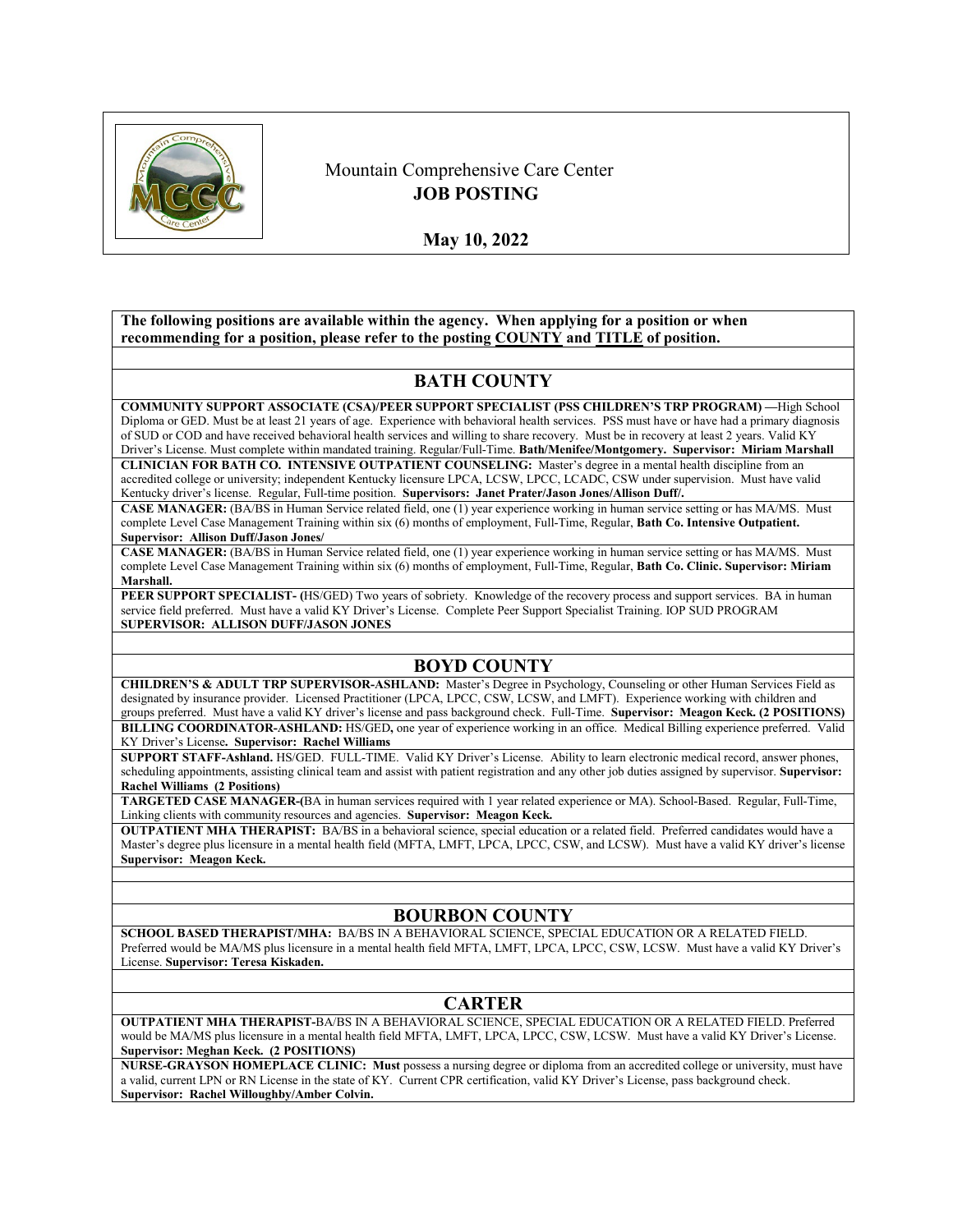**SCHOOL BASED THERAPIST:** BA/BS IN A BEHAVIORAL SCIENCE, SPECIAL EDUCATION OR A RELATED FIELD. Preferred would be MA/MS plus licensure in a mental health field MFTA, LMFT, LPCA, LPCC, CSW, LCSW. Must have a valid KY Driver's License. **Supervisor: Meghan Keck (3 POSITIONS)**

### **CLARK COUNTY**

**CASE MANAGEMENT-CCBHC- WINCHESTER CLINIC:** Bachelor's degree with one year experience with behavioral health diagnosis. Complete case management training within six months of hire. Valid KY Driver's license. Provide linkage to resources within the community. **Supervisor: Carey Davis and Teresa Johnson.**

**CASE MANAGEMENT-- WINCHESTER CLINIC:** Bachelor's degree with one year experience with behavioral health diagnosis. Complete case management training within six months of hire. Valid KY Driver's license. Provide linkage to resources within the community. **Supervisor: Teresa Johnson.**

**SUPPORT STAFF-WINCHESTER CLINIC:** HS/GED with a minimum of 1 year experience clerical duties required. Valid KY Driver's License and pass background check. **Supervisor: Rachel Williams/Teresa Johnson**

**CASE MANAGER-HOMEPLACE CLINIC-WINCHESTER:** Preferred a BA/BS in a related human service or health care field. Must have a valid KY Driver's License and pass background check. Provide care coordination and linkages to services such as transportation, health care appointments, assist patients with completion of paperwork, and maintain records and reports using integrated health records. **Supervisor: Rachel Willoughby.**

**LICENSED THERAPIST:** MA/MS in a human related service, social services field and a Licensed Provider. **Supervisor: Teresa Johnson. COMMUNITY SUPPORT ASSOCIATE (CSA):** HS/GED, experience in human service or mental health care setting and community involvement preferred. Must complete all required trainings. Pass background check and valid driver's license. **Supervisor: Teresa Johnson TRP AIDE-CLARK CO. OP:** HS/GED. Shall be 18 years of age or older. Valid KY Driver's License. **Supervisor: Teresa Johnson SCHOOL-BASED MENTAL HEALTH ASSOCIATE (MHA) :-**( BSW, CSW, MSW, LCSW, LPCC, LPA, BA/MA in Sociology or related Human Service field). Full-Time, Regular Complete therapy sessions with clients; complete required paperwork timely. Must pass a

background check and have a valid KY Driver's License. **Supervisor: Teresa Johnson. (2 Positions)**

# **ESTILL COUNTY**

## **FAYETTE COUNTY**

**TRP SUPERVISOR-ZANDALE CLINIC:** Qualified Licensed Mental Health Professional. To provide child and adult TRP and outpatient therapy in the Richmond location. **Supervisor: Naomi Guffy.**

**SUD PEER SUPPORT-ZANDALE:** HS Diploma or GED/Peer Support Certification Preferred or willing to be certified. Must have two years of substance recovery. To provide a wide variety of tasks to assist individuals supported in regaining control over their own recovery process. **Supervisor: Ryan Blanton**

**TRP AIDE-ZANDALE:** HS/GED. Shall be 18 years of age or older. Valid KY Driver's License. **Supervisor: Ryan Blanton. SCHOOL BASED THERAPIST: Floyd Co. Schools**: (Available Positions) BS/BA Degree or higher (Psychology, Social Work, Counseling, Human Services Field, preferred MS, MSW, LPA, LPCA, LPCC, and LSW. 1 Year experience, valid KY Driver's License. **Supervisor: Ryan Blanton.**

## **FLOYD COUNTY**

**iHOPE PROGRAM CASE MANAGER:** Bachelor's degree with one year experience or a Master's degree. Clients throughout Big Sandy Region. Coordinate with the treatment team to develop and implement PCP. Link with community resources and must attend all required trainings. **Supervisor: Marquita Little.** 

**DAY TRAINING DIRECT SUPPORT PROFESSIONAL 1:** (HS/GED, valid KY driver's license and must be 21 years of age. Regular, **Full-Time**. **Auxier Greenhouse. Supervisor: Sheila Joseph (3 Positions)**

**DAY TRAINING MAINTENANCE ASSISTANT-AUXIER GREENHOUSE:** HS/GED. Perform deliveries and facility maintenance duties such as lawn care, plumbing, carpentry and greenhouse tasks. **Supervisor: Sheila Joseph (2 Positions)**

**HOUSING MENTAL HEALTH ASSOCIATE (Big Sandy Region):** BA/BS in a Behavioral Science, Special Education or a related field. Must have a valid KY Driver's License and pass background check. **Supervisor: Jackie Long**

**HIGH FIDELITY WRAPAROUND SUPERVISOR: (REGIONAL):** BA/BS in a behavioral health field. Experience with supervision and case management. Supervise High Fidelity Program and communicate with the Department. **Supervisor: Kristy Stiltner.**

**HPC Clinic-Prestonsburg LPN/RN.** Licensed as a LPN/RN in the state of KY. Nursing duties as well as education for COVID vaccination. **Supervisor: Meredith Pruitt (Floating position)**

**HPC-PAINTSVILLE: CARE COORDINATOR:** HS/GED. Working with patients and community to promote COVID vaccination. **Supervisor: Meredith Pruitt.**

**BILLING SUPPORT STAFF-HS/GED.** OB/FQHC Billing and Charge entry experience preferred and 1 for Accounts Receivable. **Supervisor: Connie Baker, Kendra Allen. (4 positions)**

**CCBHC TARGETED CASE MANAGER:** Bachelor's degree with one year experience or a Master's degree. Clients throughout Big Sandy Region. Coordinate with the treatment team to develop and implement PCP. Link with community resources and must attend all required trainings. **Supervisor: Carey Davis.**

**SUPPORT STAFF-MARTIN CITY OP: HS/GED.** 1 year office experience, billing experience preferred. Manage front office, billing, reports, supply orders, and supervise support staff, other duties as assigned by supervisor. Pass background check and valid KY Driver's License. **Supervisor: Rachel Williams.**

**SUD COUNSELOR-RISING POINT-Full Time:** BA/BS in a human related field. Counsel, facilitate groups, and provide individual services. **Supervisor: Mikeal Fannin. (2 Positions)**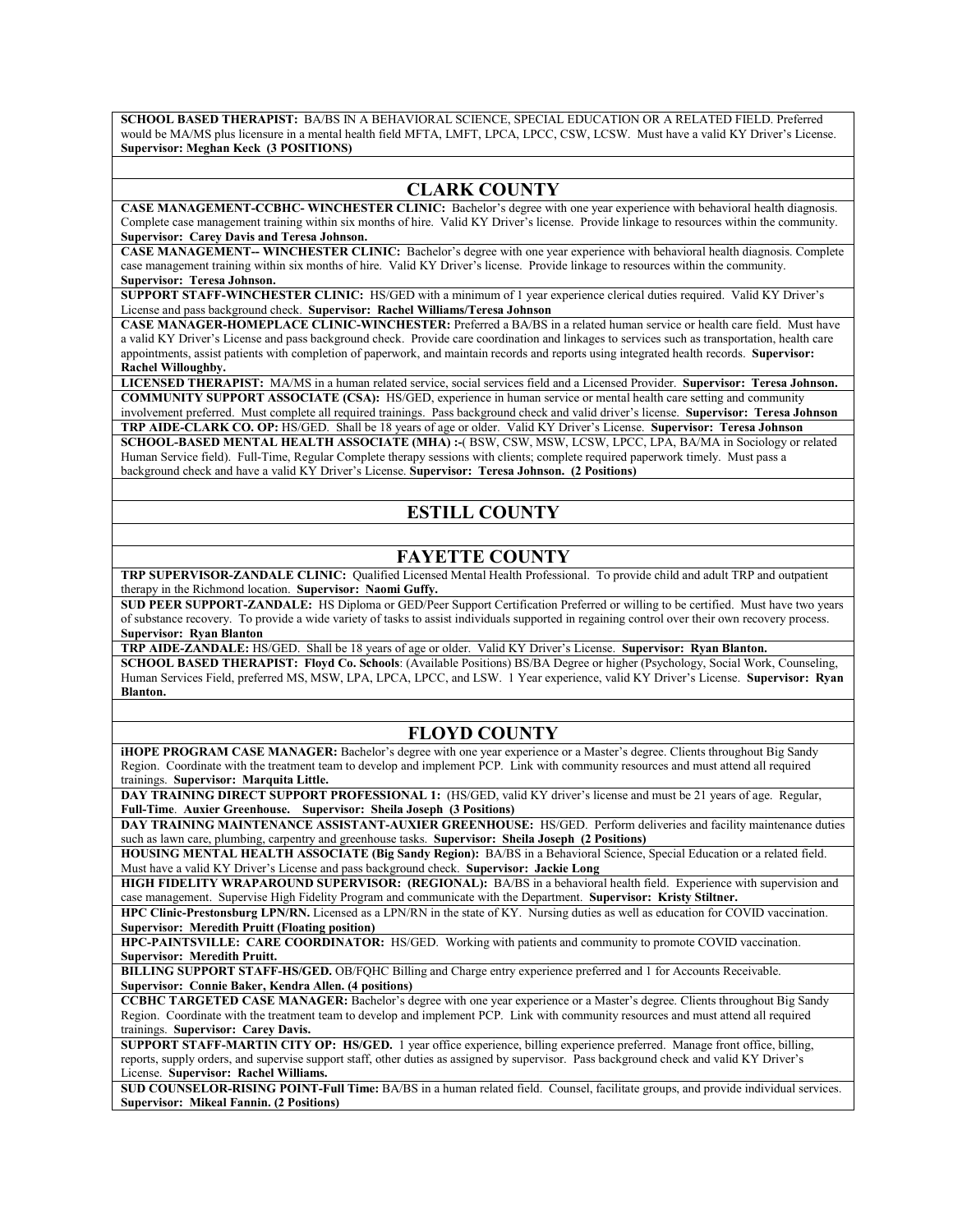**PEER SUPPORT SPECIALIST-RISING POINT:** HS/GED, at least two years of recovery, complete PSS training. Provide support to ALL residents. Adhere to all standards for quality of care for clients.. **Supervisor: Mikeal Fannin. (3 POSITIONS)**

**FLOYD TRP PEER SUPPORT: HS**/GED, at least two years of recovery, complete PSS training. Provide highly individualized services in the community and promote individual self-determination and decision-making to individuals with mental health issues. **Supervisor: Terina Caudill/Ryan Butcher**

**REGIONAL HORTICULTURIST: Agency's Greenhouse Program.** Bachelor's Degree in Horticulture Science Experience working with the developmentally disabled **preferred**. Business background preferred. Must have a valid driver's license, pass a background check and complete Agency's trainings. **Supervisor: Jessica Branham.**

**HIGH FIDELITY FACILATOR-REGIONAL (JOHNSON, FLOYD, MARTIN, MAGOFFIN, and PIKE):** BA/BS plus one year post graduate experience working with children. Partner with youth and families of at risk youth placement. Coordinate and facilitate meetings with team members. **Supervisor: Brenda Hall/Kristy Stiltner**

**FOSTER CARE SERVICE COORDINATOR: (1 position) BA/BS** in Human Services or Related Field-Prestonsburg, One year experience working with children. .Ability to communicate well verbally and in writing. Find and effectively utilized services and resources to foster care children. **Supervisor: Vanessa Lester.**

**TEEN PREGNANCY PREVENTION PEER SUPPORT SPECIALIST: (5 Positions)** HS/GED. Must have or have had a primary diagnosis of SED, SMI, SUD or COD and either received or are currently receiving behavioral health service and/or be a former foster-youth or teen parent. Must complete Peer Support Specialist certification and participate in training for evidence based practices. **Supervisor: MaShawna Jacobs**

**TEEN PREGNANCY PREVENTION EDUCATION COORDINATOR: (3 Positions)** Graduate of an accredited college or university with a Bachelor's degree (MA/MS Preferred) in education, human services or related field and have a minimum of 2 years as an educator. Previous experience working with the population of focus strongly preferred. Prior knowledge and training in the required evidence based practices also a plus but will complete extensive training as needed. **Supervisor: MaShawna Jacobs.**

**COMMUNITY SUPPORT ASSOCIATE (CSA Lackey/Martin)—**HS/GED-1 year experience working with behavioral population. Teach independent skills to clients, complete required paperwork on computer. **Supervisor: James Adam Butler**

PEER SUPPORT SPECIALIST (PSS)-LACKEY/MARTIN: HS/GED. In recovery for at least two years, lived experience with mental health disorder. Driver's license. **Supervisor: James Adam Butler.**

**CASE MANAGER LACKEY/MARTIN:** (BA/BS in Human Service related field, one (1) year experience working in human service setting or has MA/MS. Must complete Level Case Management Training within six (6) months of employment, Full-Time, Regular, **Supervisor: James Adam Butler**

**THERAPIST:** (BA or higher in a human services related field), Full-Time, Regular, Martin/Lackey. Provide therapy, complete required paperwork. **Supervisor: James Adam Butler**

**SCHOOL BASED THERAPIST: Floyd Co. Schools**: (Available Positions) BS/BA Degree or higher (Psychology, Social Work, Counseling, Human Services Field, preferred MS, MSW, LPA, LPCA, LPCC, and LSW. 1 Year experience, valid KY Driver's License. **Supervisor: Michele Watkins.**

**PEER SUPPORT SPECIALIST (PSS)-TRP--**(HS/GED, COMPLETE Peer Support Training/completed two years of recovery) Assist clients in recovery and provide support from lived experience. Full-Time, Regular**. Supervisor: James Butler-Martin Clinic.**

**RESIDENTIAL SUBSTANCE ABUSE COUNSELOR:** (BA in human service filed. Experience in field of chemical dependency treatment and valid KY driver's license is a must.) Full-Time, Regular, **Supervisor: Renee Ratliff**.

**RESIDENTIAL PEER SUPPORT SPECIALIST**: (HS/GED, COMPLETE Peer Support Training within six (6) months of employment/completed two years of recovery) **.Supervisor: Renee Ratliff**

**CASE MANAGER/SUPPORT BROKER** (BA/BS in Human Service related field, one (1) year experience working in human service setting or has MA/MS. Must complete Level Case Management Training within six (6) months of employment, Full-Time, Regular, **Prestonsburg (5), and Supervisor: Deloris Jamie Hayden**;

**FQHC BILLING SUPPORT (1)—**FQHC billing experience required. **Prestonsburg. Supervisors: Kendra Allen/Connie Baker**

**CRISIS LINE OPERATOR:** BA/BS degree. Valid Drs. License in KY. Regular, Full-Time. To operate the crisis line during designated shifts as scheduled. **Supervisor: Martin K. Meade Jr. (2 positions).**

**CRISIS LINE ASSOCIATE:** HS/GED. To assist in the operation of a designated shift of the Crisis Line. Flexible with work hours/days. **Supervisor: Martin K. Meade, Jr. ( 2 positions)**

# **GARRARD COUNTY**

**SUD PEER SUPPORT-CLIFFVIEW:** HS Diploma or GED/Peer Support Certification Preferred or willing to be certified. Must have two years of substance recovery. To provide a wide variety of tasks to assist individuals supported in regaining control over their own recovery process. **Supervisor: Autumn Caddell. (3 positions)**

**SCHOOL-BASED MENTAL HEALTH ASSOCIATE-GARRARD CO. OP--**(BSW, CSW, MSW, LCSW, LPCC, LPA, BA/MA in Sociology or related Human Service field). Full-Time, Regular Complete therapy sessions with clients; complete required paperwork timely. Must pass a background check and have a valid KY Driver's License. **Supervisor: Naomi Guffy.**

**TRP SUPERVISOR-GARRARD CO. CLINIC:** Qualified Licensed Mental Health Professional. To provide child and adult TRP and outpatient therapy in the Richmond location. **Supervisor: Naomi Guffy.**

# **GREENUP COUNTY**

**COMMUNITY SUPPORT ASSOCIATE (CSA)** High School Diploma or GED. One or more years of mental health experience. **Supervisor: Tyler Cotten.**

**MENTAL HEALTH ASSOCIATE: Russell Outpatient Clinic--**(BSW, CSW, MSW, LCSW, LPCC, LPA, BA/MA in Sociology or related field). Full-Time, Regular Complete therapy sessions with clients; complete required paperwork timely. Must pass a background check and have a valid KY Driver's License. **Supervisor: Tyler Cotton/Janet Prater**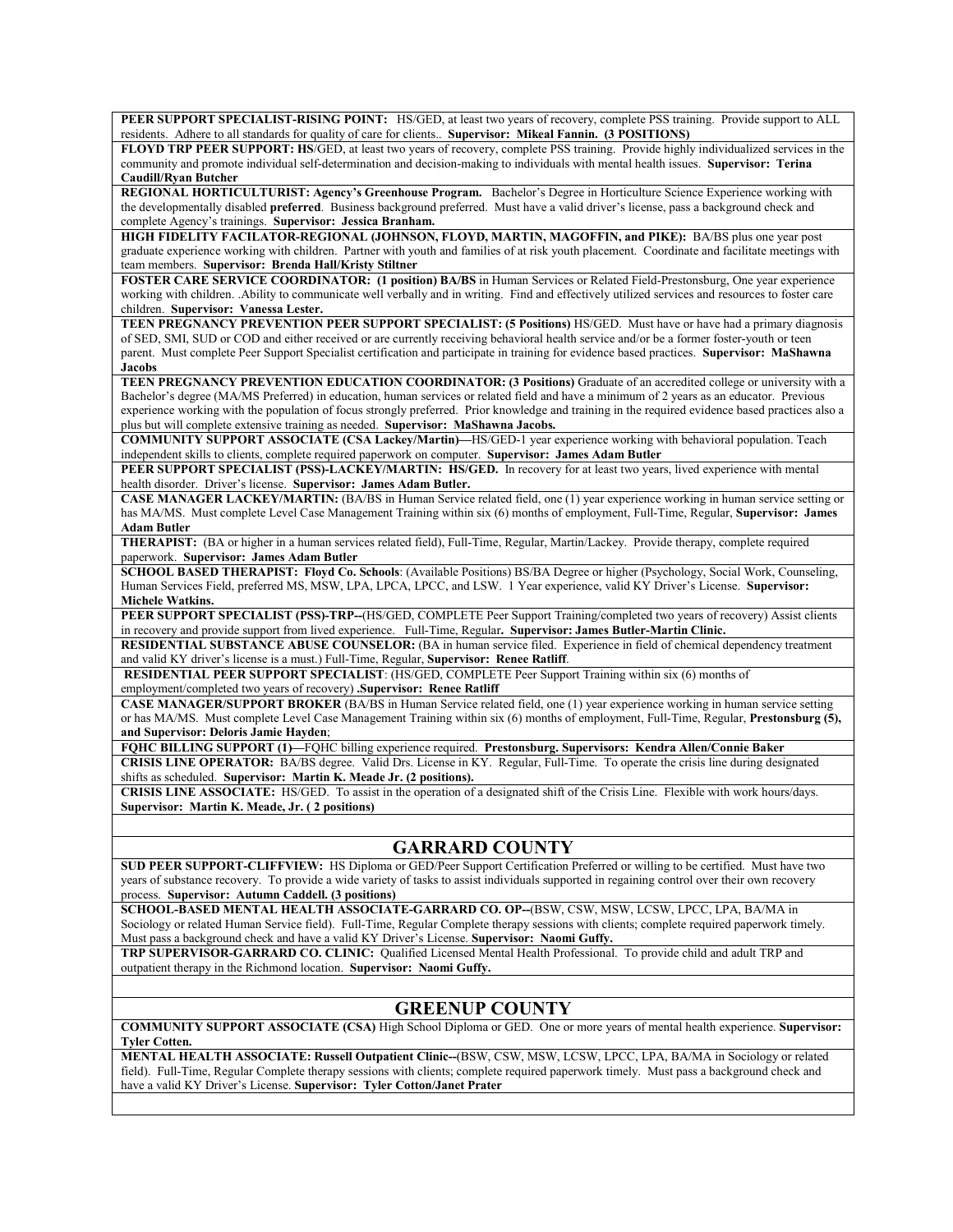### **HARRISON COUNTY**

**LICENSED IOP THERAPIST:** CSW, LPCA, LMFTA, MA/MS in Human Services. One year experience preferred. Full-Time. Valid KY Driver's License. **Supervisor: Ron Hamm.**

**CASE MANAGER:** (BA/BS in Human Service related field, one (1) year experience working in human service setting or has MA/MS. Must complete Level Case Management Training within six (6) months of employment, Full-Time, Regular. Harrison Co OP **Supervisor: Reva Moore.**

**TRP LICENSED THERAPIST:** Qualified Licensed Mental Health Professional. To provide child and adult TRP and outpatient therapy in the Richmond location. **Supervisor: Reva Moore.**

**TRP PROGRAM AIDE:** HS/GED, shall be 18 years of age or older. Valid KY Driver's License. Pass background check. **Supervisor: Reva Moore.**

#### **JOHNSON COUNTY**

**PROGRAM CASE MANAGER-Fatherhood FIRE Program (BA/BS and have a minimum of two years' experience working in the human** service field.-PREFERRED.) Provide participants with advocacy, case management and coordinate available in-house and community-based services. **SUPERVISOR: Thomas Hollyfield.**

**SUPPORT STAFF-PAINTSVILLE OP: HS/GED.** 1 year office experience, billing experience preferred. Manage front office, billing, reports, supply orders, and supervise support staff, other duties as assigned by supervisor. Pass background check and valid KY Driver's License. **Supervisor: Rachel Williams.**

**SCHOOL BASED THERAPIST:** BA/BS in Human Service Field but MA/Licensed is preferred. **Supervisor: Christy Miller. ADULT PEER SUPPORT SPECIALIST:** HS/GED. Must be two years in recovery and complete Peer Support Training. **Supervisor:**  Maranda May/Terina Caudill. (1<sup>st</sup>, 2<sup>nd</sup>, 3<sup>rd</sup> shifts).

**COMMUNITY SUPPORT ASSOCIATE (CSA)** High School Diploma or GED. 18 years of age or older plus one or more years of working with individuals with behavioral health diagnosis. Complete CSA training within six months of employment. **Supervisor: Maranda May/Terina Caudill. . (3 positions-1st, 2nd, 3rd shifts**

**ADULT TARGETED CASE MANAGER-(**BA in human services required with 1 year related experience or MA). Must have flexible schedule. Complete Case Management Training within 6 months of employment. Regular, Full-Time, **Supervisor: Maranda May/Terina Caudill.**

**HPC-PAINTSVILLE: CARE COORDINATOR:** HS/GED. Working with patients and community to promote COVID vaccination. **Supervisor: Meredith Pruitt.**

## **KNOTT COUNTY**

**OUTPATIENT THERAPIST:** (BA/MA in Human Services Field) Full-Time, Regular**, Supervisor: Adam Maggard SCHOOL BASED THERAPIST:** BA/BS in Human Service Field but MA/Licensed is preferred. **Supervisor: Adam Maggard.**

# **LAWRENCE COUNTY**

**SUPPORT STAFF-LOUISA HOMEPLACE CLINIC** –HS/GED. Office experience preferred., Full-Time, Regular, **HomePlace Clinic, Louisa (1**), **Supervisor: Rachel Willoughby**

**HPC Clinic-Louisa: LPN/RN.** Licensed as a LPN/RN in the state of KY. Nursing duties as well as education for COVID vaccination. **Supervisor: Amber Colvin. (Floating position)**

#### **LESLIE COUNTY**

**CASE MANAGER:** (BA/BS in Human Service related field, one (1) year experience working in human service setting or has MA/MS. Must complete Level Case Management Training within six (6) months of employment, Full-Time, Regular. Work in Leslie County Schools. **Supervisor: Adam Maggard**

**COMMUNITY SUPPORT ASSOCIATE (CSA)-**High School Diploma or GED. One-year related experience with school aged children. Regular/Full-Time. School-Based. **Supervisor: Adam Maggard**

**COMMUNITY SUPPORT ASSOCIATE-CMHC Grant:** HS/GED, must be at least 21 years of age, Mental Health experience preferred. Provide support services to individuals at the Leslie County Detention Center. **Supervisor: Adam Maggard**

**THERAPIST: CMHC Grant:** BA/BS (MA/MS Preferred). To provide therapeutic services to individuals at the Leslie County Detention Center. Regular, Full-Time. **Supervisor: Adam Maggard**

# **LETCHER COUNTY**

**CCBHC THERAPIST: WHITESBURG OP CLINIC—**BS/BS in human related services-social work, psychology, counseling, etc. Complete assessments, assist with the development and implementation of the PCP to ensure integration of primary healthcare and other recovery services. **Supervisor: Carey Davis.**

**SUBSTANCE ABUSE THERAPIST:** (BA or higher in a human services related field), Full-Time, Regular. **Supervisor: Allison Holbrook. COMMUNITY SUPPORT ASSOCIATE-Whitesburg** HS/GED, Mental Health experience preferred. Provide support services to individuals and link to community resources. **Supervisor: Rebecca Kilburn**

**SUPPORT STAFF Whitesburg Clinic:** HS/GED. Assists with necessary clerical and billing procedures. Must be able to type and knowledgeable of office procedures and computer office programs. **Supervisor: Melissa Seals/Rachel Williams**

**MENTAL HEALTH ASSOCIATE:** BA/BS in Mental Health Field **(**BSW, CSW, MSW, LCSW, LPCC, LPA, and BA/MA in Sociology or related field). Full-Time, Regular Complete therapy sessions with clients; complete required paperwork timely. Must pass a background check and have a valid KY Driver's License. **Supervisor: Allison Holbrook.**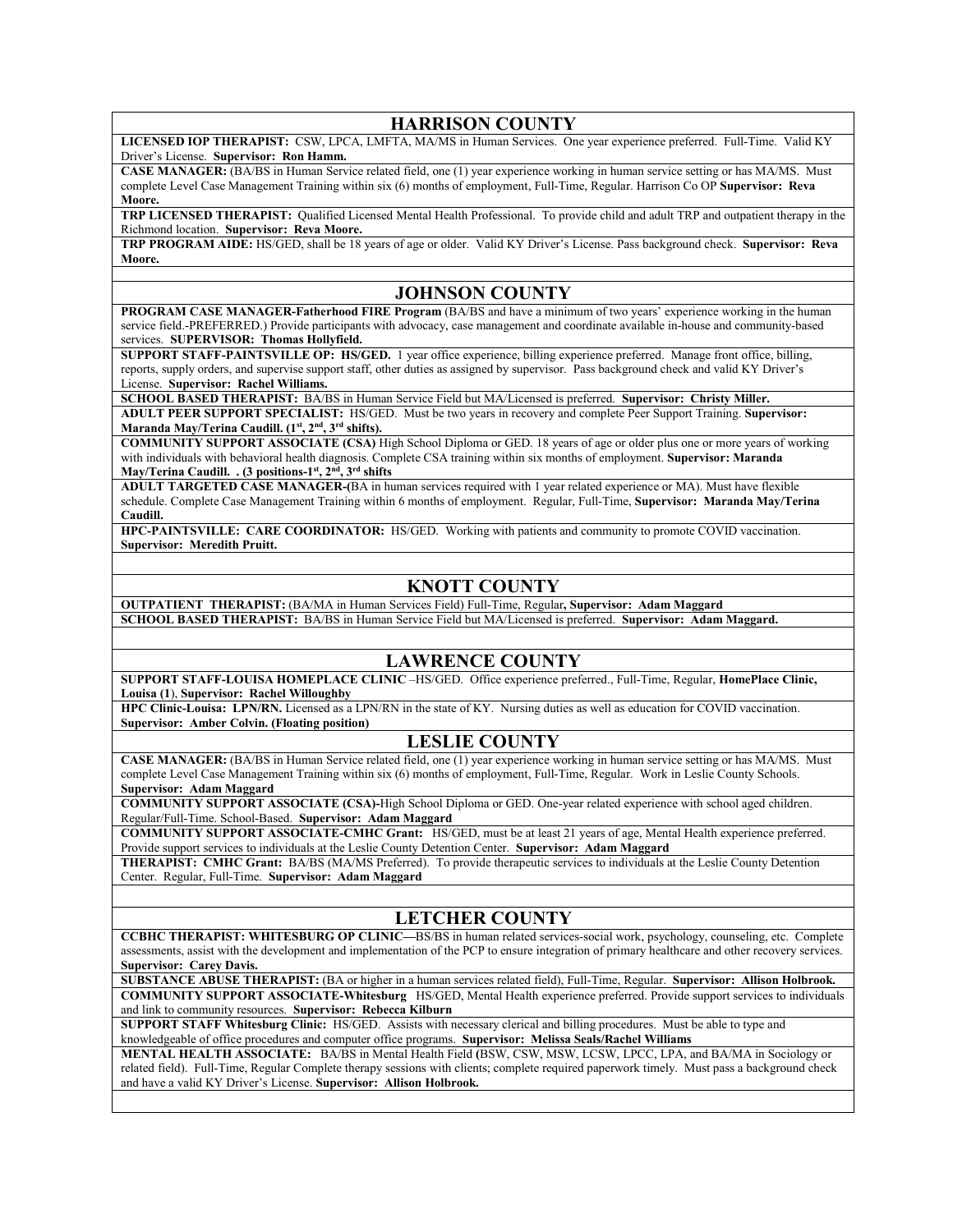#### **MADISON COUNTY**

**TRP SUPERVISOR-RICHMOND CLINIC:** Qualified Licensed Mental Health Professional. To provide child and adult TRP and outpatient therapy in the Richmond location. **Supervisor: Naomi Guffy.**

**CASE MANAGER:** (BA/BS in Human Service related field, one (1) year experience working in human service setting or has MA/MS. Must complete Level Case Management Training within six (6) months of employment, Full-Time, Regular. . **Supervisor: Naomi Guffy.**

**LICENSED IOP THERAPIST:** CSW, LPCA, LMFTA, MA/MS in Human Services. One year experience preferred. Full-Time. Valid KY Driver's License. **Supervisor: Naomi Guffy**

**COMMUNITY SUPPORT ASSOCIATE-Whitesburg** HS/GED, Mental Health experience preferred. Provide support services to individuals and link to community resources. **Supervisor: Naomi Guffy.**

**PEER SUPPORT SPECIALIST- (**HS/GED) Two years of sobriety. Knowledge of the recovery process and support services. BA in human service field preferred. Must have a valid KY Driver's License. Complete Peer Support Specialist Training. **SUPERVISOR: Naomi Guffy. SUPPORT STAFF Richmond.** HS/GED. Assists with necessary clerical and billing procedures. Must be able to type and knowledgeable of office procedures and computer office programs. **Supervisor: /Rachel Williams**

### **MAGOFFIN COUNTY**

**SCHOOL BASED THERAPIST/OUTPATIENT SPLIT**: BS/BA Degree or higher (Psychology, Social Work, Counseling, Human Services Field, preferred MS, MSW, LPA, LPCA, LPCC, and LSW. 1 Year experience, valid KY Driver's License. **Providing counseling and advocate services Magoffin Co. Supervisor: Dani Vanderpool.**

**YOUTH PEER SUPPORT SPECIALIST:** HS/GED. 2 years of recovery. Provide peer support to Magoffin youth. **Supervisor: Laurnea Vanderpool.**

# **MARTIN COUNTY**

**RESIDENTIAL COUNSELOR—SERENITY HOUSE:** (Graduate of an accredited college or university with a Bachelor's Degree in a Behavioral Science, Special Education, or a related field. Must have a valid KY driver's license). Full-Time, Regular**. Supervisor: Terri Dotson. (4 Positions)**

**CASE MANAGER-SERENTIY HOUSE-(**BA/BS in human services or related field and a minimum of 2 years of related professional experience. Knowledge of community resources and regional service agencies. Substance Use Experience Preferred. **Supervisor: Terri Dotson.**

### **MASON COUNTY**

**BILLING COORDINATOR-MAYSVILLE:** HS/GED, 1 year experience in front office, billing experience. Will be supervising support staff, billing, reports, error corrections, and all other duties as assigned. **Supervisor: Rachel Williams.**

**OUTPATIENT THERAPIST-MAYSVILLE:** BA/BS in Mental Health Field or MA/MS in Mental Health Field PREFERRED. To provide individual therapy services to children and adult clients. **Supervisor: Miriam Marshall.**

**CSA-COMMUNITY SUPPORT ASSOCIATE-Maysville.:** Community Support Associate for Mason Co.: HS/GED. Full-Time, Regular. **Supervisor**: **Miriam Marshall**

**CASE MANAGER:** (BA/BS in Human Service related field, one (1) year experience working in human service setting or has MA/MS. Must complete Level Case Management Training within six (6) months of employment. Full-Time, Regular, **Maysville. Supervisor: Miriam Marshall.**

#### **MENIFEE COUNTY**

**COMMUNITY SUPPORT ASSOCIATE (CSA)-**High School Diploma or GED. Frenchburg, KY. Regular/Full-Time. Will assist with adults and children. **Supervisor: Janet Prater**

**COMMUNITY SUPPORT ASSOCIATE (CSA)/PEER SUPPORT SPECIALIST (PSS) —**High School Diploma or GED. Must be at least 21 years of age. Experience with behavioral health services. PSS must have or have had a primary diagnosis of SUD or COD and have received behavioral health services and willing to share recovery. Must be in recovery at least 2 years. Valid KY Driver's License. Must complete within mandated training. Regular/Full-Time. **Bath/Menifee/Montgomery-Supervisor: Janet Prater**

## **MONTGOMERY COUNTY**

**PEER SUPPORT SPECIALIST- (**HS/GED) Two years of sobriety. Knowledge of the recovery process and support services. BA in human service field preferred. Must have a valid KY Driver's License. Complete Peer Support Specialist Training. IOP SUD PROGRAM **SUPERVISOR: ALLISON DUFF/JASON JONES**

**CLINICIAN FOR INTENSIVE OUTPATIENT COUNSELING: BA/BS OR** Master's degree in a mental health discipline from an accredited college or university; including independent Kentucky licensure TCAOC, LPCA, LCSW, LPCC, LCADC, CSW under supervision. Must have valid Kentucky driver's license. Regular, Full-time position. **Supervisors: Jason Jones/Allison Duff/.**

**CASE MANAGER:** (BA/BS in Human Service related field, one (1) year experience working in human service setting or has MA/MS. Must complete Level Case Management Training within six (6) months of employment, Full-Time, Regular. Assist clients with achieving employment, budgets, resources, linking services: transportation, childcare and environmental resources. **Supervisor: Allison Duff/Jason Jones.**

# **MORGAN COUNTY**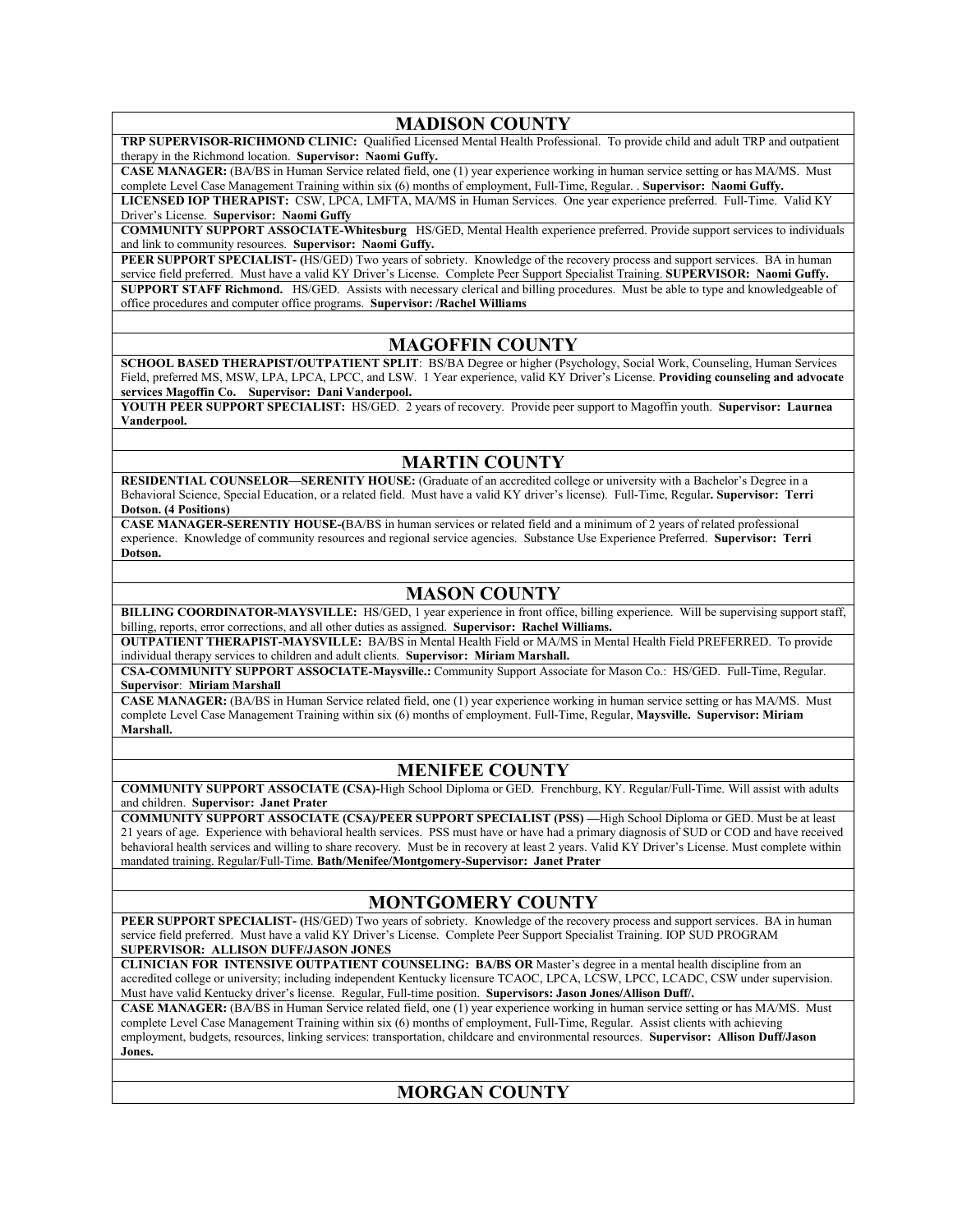**MENTAL HEALTH ASSOCIATE OR CLINICIAN,** (BSW, CSW, MSW, LCSW, LPCC, LPA, BA in Sociology or related field). Full-Time, Regular, **West Liberty (1)**, **Supervisor: Janet Prater**.

**CSA SCHOOL BASED-MORGAN CO.:** Community Support Associate for Morgan Co. Schools: HS/GED. Full-Time, Regular. **Supervisor**: **Miriam Marshall**

**SCHOOL-BASED MENTAL HEALTH ASSOCIATE (MHA)**: East Valley Elem. BS/BA Degree or higher (Psychology, Social Work, Counseling, Human Services Field, preferred MS, MSW, LPA, LPCA, LPCC, and LSW. 1 Year experience. **Supervisor: Miriam Marshall/Janet Prater.**

**PEER SUPPORT SPECIALIST- IOP (**HS/GED) Two years of sobriety. Knowledge of the recovery process and support services. BA in human service field preferred. Must have a valid KY Driver's License. Complete Peer Support Specialist Training. IOP SUD PROGRAM **SUPERVISOR: ALLISON DUFF/JASON JONES**

**CLINICIAN FOR INTENSIVE OUTPATIENT COUNSELING: BA/BS OR** Master's degree in a mental health discipline from an accredited college or university; including independent Kentucky licensure TCAOC, LPCA, LCSW, LPCC, LCADC, CSW under supervision. Must have valid Kentucky driver's license. Regular, Full-time position. **Supervisors: Jason Jones/Allison Duff/.**

**CASE MANAGER: IOP** (BA/BS in Human Service related field, one (1) year experience working in human service setting or has MA/MS. Must complete Level Case Management Training within six (6) months of employment, Full-Time, Regular. Assist clients with achieving employment, budgets, resources, linking services: transportation, childcare and environmental resources. **Supervisor: Allison Duff/Jason Jones.**

## **OWEN COUNTY**

**CASE MANAGER: Owenton**: BA/BS in Human Service Related Field, one (1) year experience working in human service setting or has MA/MS. Full-Time, Regular, **Supervisor: Katherine Word.**

**COMMUNITY SUPPORT ASSOCIATE-**HS/GED. , Mental Health experience preferred. Provide support services to individuals and link to community resources. **Supervisor: Katherine Word.**

**SCHOOL-BASED MENTAL HEALTH ASSOCIATE (MHA)**: East Valley Elem. BS/BA Degree or higher (Psychology, Social Work, Counseling, Human Services Field, preferred MS, MSW, LPA, LPCA, LPCC, and LSW. 1 Year experience. **Supervisor: Katherine Word.**

### **PERRY COUNTY**

**SUPPORT STAFF Hazard** HS/GED. Assists with necessary clerical and billing procedures. Must be able to type and knowledgeable of office procedures and computer office programs. **Supervisor: Rachel Williams (2 Positions)**

**MENTAL HEALTH ASSOCIATE—SUPPORTS FOR COMMUNITY LIVING (SCL)** BA/BS in Mental Health Field **(**BSW, CSW, MSW, LCSW, LPCC, LPA, and BA/MA in Sociology or related field). Full-Time, Regular Complete therapy sessions with clients; complete required paperwork timely. Must pass a background check and have a valid KY Driver's License. **Supervisor: Stephanie Maggard**

**COMMUNITY SUPPORT ASSOCIATE-CMHC Grant:** HS/GED, must be at least 21 years of age, Mental Health experience preferred. Provide support services to individuals at the KY River Regional Jail. **Supervisor: Adam Maggard**

**OUTPATIENT THERAPIST-HAZARD:** BA/BS in Mental Health Field or MA/MS in Mental Health Field PREFERRED. To provide individual therapy services to children and adult clients. **Supervisor: Stephanie Maggard.**

**FOSTER CARE SERVICE COORDINATOR: BA/BS** in Human Services or Related Field-Hazard. One year experience working with children. .Ability to communicate well verbally and in writing. Find and effectively utilized services and resources to foster care children. **Supervisor: Vanessa Lester.**

**PEER SUPPORT SPECIALIST (PSS)-CMHC Grant--**(HS/GED, COMPLETE Peer Support Training/completed two years of recovery) Assist clients in recovery and provide support from lived experience at the KY River Regional Jail. Full-Time, Regular**. Supervisor: Adam Maggard**

**THERAPIST: CMHC Grant:** BA/BS (MA/MS Preferred). To provide therapeutic services to individuals at the KY River Regional Jail. Regular, Full-Time. **Supervisor: Adam Maggard**

**COMMUNITY SUPPORT ASSOCIATE-Hazard:** HS/GED, Mental Health experience preferred. Provide support services to individuals and link to community resources. **Supervisor: Rebecca Kilburn**

**PEER SUPPORT SPECIALIST (PSS)-Substance Use Disorder-**(HS/GED, COMPLETE Peer Support Training/completed two years of recovery) Assist clients in recovery and provide support from lived experience. Full-Time, Regular**. Supervisor: Rebecca Kilburn. OUTPATIENT THERAPIST:** (BA/MA in Human Services Field) Full-Time, Regular**, Supervisor: Rebecca Kilburn**

**SUD THERAPIST: HAZARD/WHITESBURG:** BA/BS OR HIGHER in Human Services Field. **Supervisor: Rebecca Kilburn. HAZARD TRP COMMUNITY SUPPORT ASSOCIATE:** HS/GED. Mental Health experience preferred. Provide support services to individuals and link to community resources. **Supervisor: Jenny Martin.**

## **PIKE COUNTY**

**HIGH FIDELITY WRAPAROUND SUPERVISOR: (REGIONAL):** BA/BS in a behavioral health field. Experience with supervision and case management. Supervise High Fidelity Program and communicate with the Department. **Supervisor: Kristy Stiltner.**

**HPC Clinic-Pikeville LPN/RN.** Licensed as a LPN/RN in the state of KY. Nursing duties as well as education for COVID vaccination. **Supervisor: Meredith Pruitt. (Floating position)**

**CERTIFIED NURSE ASSISTANT: Pikeville OP-**Possess a current KY Registered Nurse Aid license and a general understanding of a clinical based medical practice. Above average computer and typing skills. Current CPR certification, valid KY Driver's License, pass background check. **Supervisor: Daniel Ward.**

**COMMUNITY SUPPORT ASSOCIATE:** HS/GED with at least one year experience working with individuals who have behavioral health issues. **Supervisor: Amye Casebolt.**

**MAT PEER SUPPORT SPECIALIST: High School Diploma or GED).** KY Driver's License. Two years of recovery to function as a role model by sharing ongoing coping skills. **Supervisor: Mary Prater/Ashley Newman/Terina Caudill,**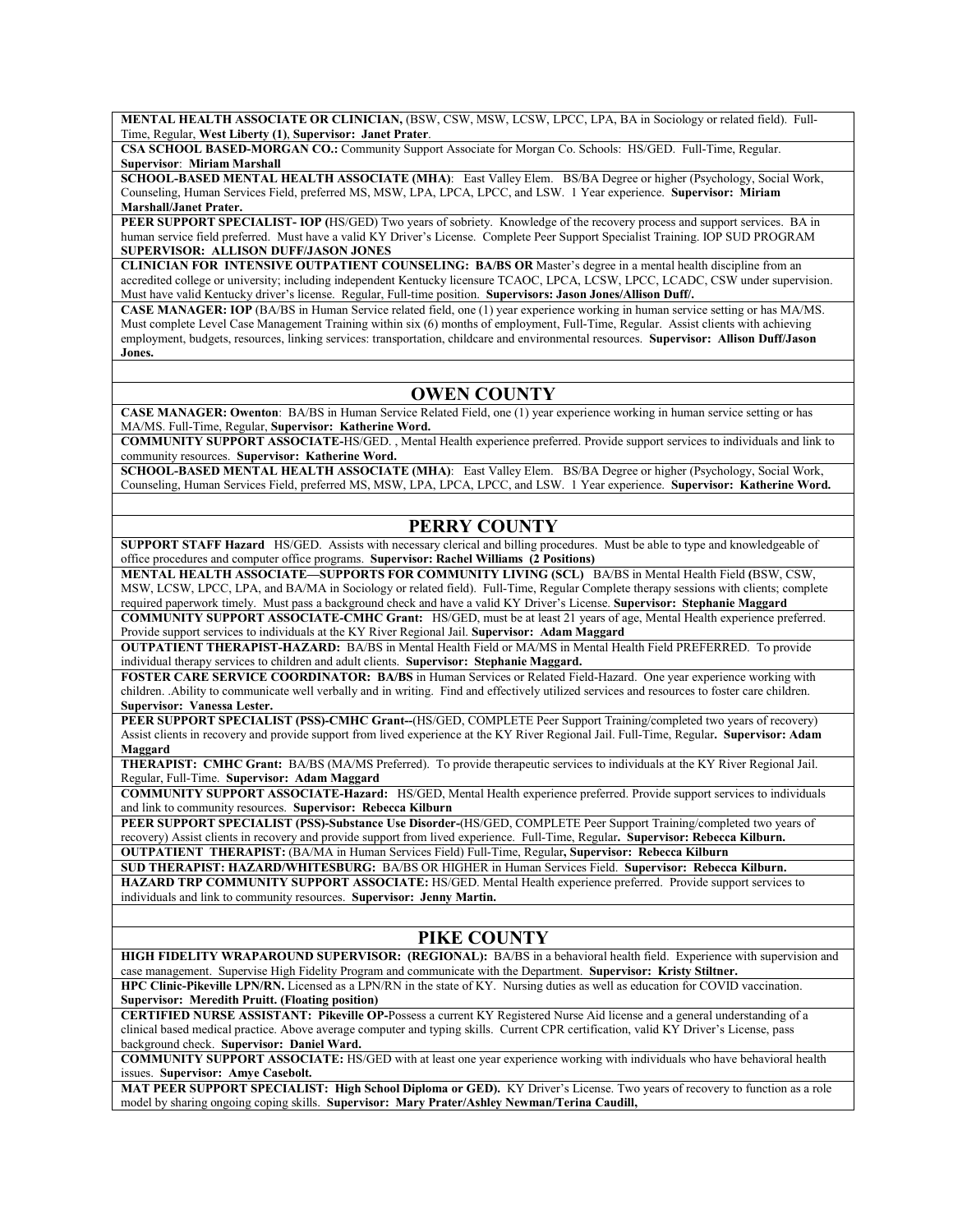**SUPPORTED EMPLOYMENT SPECIALIST:** HS/GED or higher degree. Driver's license. Assist SMI clients in finding, obtaining and maintaining employment. Advisory for clients and help with completing paperwork, (Pike Co.) **Supervisor: Joanna Risner/Terina Caudill. SCHOOL-BASED MENTAL HEALTH ASSOCIATE-(2 POSITIONS: Valley Elem., Feds Creek Elem. –** BS/BA degree or higher

(Psychology, Social Work, Counseling, Human Services Field). Preferred BSW, LSW, MS, MSW, LPA, LPCA, LPCC. Fulltime, 1 year experience, valid KY Driver's License and pass background check. **Supervisor: Sharon Sowards**

**PEER SUPPORT SPECIALIST- DORTON CLINIC (High School Diploma or GED).** KY Driver's License. Two years of recovery to function as a role model by sharing ongoing coping skills. **Supervisor: Ronetta Tucker**

**OUTPATIENT THERAPIST-DORTON CLINIC--** BA/BS in Mental Health Field or MA/MS in Mental Health Field PREFERRED. To provide individual therapy services to clients. **Supervisor: Ronetta Tucker**

**CASE MANAGER:** (BA/BS in Human Service related field, one (1) year experience working in human service setting or has MA/MS. Must complete Level Case Management Training within six (6) months of employment. Full-Time, Regular, **SMI/SED/SUD populations, Belfry (1). Supervisor: Amye Casebolt**

**SUPPORT STAFF-High School Diploma or GED/**one year of experience. Valid KY Driver's License. Pikeville Clinic. **Supervisor: Frances Mullins. (4 Positions)**

**HIGH FIDELITY FACILATOR-REGIONAL (JOHNSON, FLOYD, MARTIN, MAGOFFIN, and PIKE):** BA/BS plus one year post graduate experience working with children. Partner with youth and families of at risk youth placement. Coordinate and facilitate meetings with team members. **Supervisor: /Kristy Stiltner**

**PEER SUPPORT SPECIALIST- PIKEVILLE CLINIC (High School Diploma or GED).** KY Driver's License. Two years of recovery to function as a role model by sharing ongoing coping skills. **Supervisor: Amye Casebolt.**

#### **POWELL COUNTY**

**INTENSIVE OUTPATIENT THERAPIST: (POWELL CO.)** LCSW, CSW, LCADC, Licensed Psychologist, Licensed Marriage and Family Therapist. Provide intakes, individual and group therapy and networking in the community. **Supervisor: Autumn Caddell**

**SUPPORT STAFF-POWELL CO.** HS/GED. FULL-TIME. Valid KY Driver's License. Ability to learn electronic medical record, answer phones, scheduling appointments, assisting clinical team and assist with patient registration and any other duties as assigned by supervisor. **Supervisor: Rachel Williams/Kisha Wallingford**

**SUD PEER SUPPORT-POWELL CO.:** HS Diploma or GED/Peer Support Certification Preferred or willing to be certified. Must have two years of substance recovery. To provide a wide variety of tasks to assist individuals supported in regaining control over their own recovery process. **Supervisor: Autumn Caddell.**

**TRP PROGRAM AIDE:** HS/GED, shall be 18 years of age or older. Valid KY Driver's License. Pass background check. **Supervisor: Darlene Allen.**

#### **ROWAN COUNTY**

**CASE MANAGER:** (BA/BS in Human Service related field, Sociology, Social Work, or Psychology, one (1) year experience working in human service setting or has MA/MS. Must complete Level Case Management Training within six (6) months of employment, Full-Time, Regular. (1) **Supervisor: Jason Jones**

**REENTRY MENTAL HEALTH ASSOCIATE:** Bachelor's degree in a behavioral science or related field. A working knowledge of mental health diagnosis and their treatment. Experience with offenders and community reentry. Complete training in required evidence-based practices. **Supervisor: Kristin Tiedeman.**

**CASE MANAGER-MT. HAVEN-**BA/BS in a Human Service Field, 1 year experience. Must be 21 years of age, valid KY Driver's License. Upon hire, willing to complete required trainings. Knowledge of community resources and regional services agencies. Ability to work autonomously. Work with diverse personalities, good written and verbal communication skills. **Supervisor: Joseph Litteral**

**CASE MANAGER-TRANSITIONAL LIVING PROGRAM:** BA/BS in Human Services Field, must be 21 years of age. Valid KY Driver's License. 1 year experience working with population. Link participants with necessary wraparound supports, on-call crisis response and backup. Link with community resources and agencies. **SUPERVISOR: Joseph Litteral**

**PEER SUPPORT SPECIALIST-TRANSITIONAL LIVING PROGRAM:** HS/GED. Must be 21 years of age, valid KY Driver's License. Pass Background Check. Personal diagnosis of SED, SMI, SUD, or Co-occurring with 2 years of recovery. Function as a role model of competency in recovery and ongoing coping skills. **SUPERVISOR: Joseph Litteral**

**COMMUNITY SUPPORT ASSOCIATE-TRANSITIONAL LIVING PROGRAM:** HS/GED. Must be 21 years of age, valid Driver's License and pass background check. Have one year experience working within human services. Complete required Agency trainings, and implement support services to meet the individual needs of clients. **SUPERVISOR: Joseph Litteral**

**CASE MANAGER:** (BA/BS in Human Service related field, Sociology, Social Work, or Psychology, one (1) year experience working in human service setting or has MA/MS. Must complete Level Case Management Training within six (6) months of employment, Full-Time, Regular. (1) **Supervisor: Richard Word------SUD CASE MANAGER (1)-Morehead-SUPERVISOR: Janet Prater.**

**YOUTH SERVICE WORKER:** (HS/GED, 21+ years old, valid KY Driver's License, upon hire, must be willing to complete required trainings including trauma-informed care, PYD strategies, protective factors, EBP's). Mountain Haven-**SUPERVISOR: Joseph Litteral** 

**SCHOOL BASED THERAPIST:** (BA Degree in Sociology, Social Work or related field, preferred MA/MS, LCSW LPCA, or LPCC) Full-Time, Provide therapy to children and adolescents. (2 positions available) **Supervisor: Janet Prater**

**THERAPEUTIC REHABILITATION PROGRAM (TRP) SUPERVISOR:** License Required, Independent Preferred-LPCA or LPCC, LCSW. Supervise TRP staff and ensure daily function/services to Rowan County Youth .**SUPERVISOR: Janet Prater**

**SCHOOL BASED MENTAL HEALTH ASSOCIATE,** (BA in Behavioral Science or related field). Preferred candidates MA/MS plus licensure in a mental health field. Valid KY Driver's License. Full-Time, Regular, **Morehead (1),** and **Supervisor: Janet Prater**

**MHA/CLINICIAN FOR INTENSIVE OUTPATIENT COUNSELING: BA/BS OR** Master's degree in a mental health discipline from an accredited college or university; including independent Kentucky licensure TCAOC, LPCA, LCSW, LPCC, LCADC, CSW under supervision. Must have valid Kentucky driver's license. Regular, Full-time position. **Supervisors: Jason Jones/Allison Duff/. (2 Positions)**